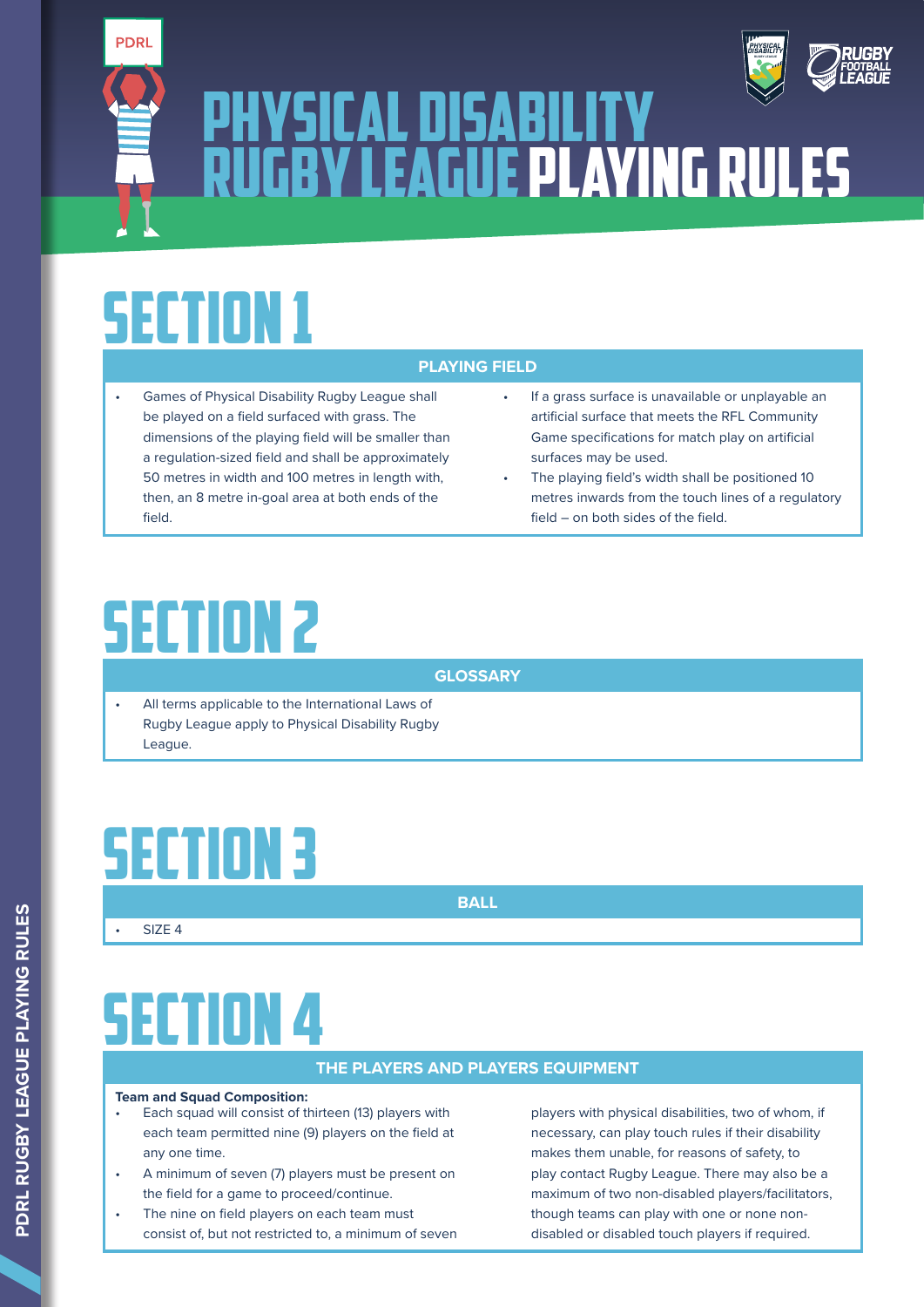



### **THE PLAYERS AND PLAYERS EQUIPMENT**

#### **Team shorts:**

These players attempt to tackle opponents as per the International Laws of Rugby League.

#### **Red shorts:**

- Players wearing red shorts must not be tackled physically. Tackles are affected by touching the player and shall be called as 'tackled' or "held" at the discretion of the referee. Players wearing red shorts are to "tackle" by touching the opponent.
- Any player tackling a player wearing Red shorts will be penalised and the team put on a warning, if any other player on that team repeats this that player

#### **Non-disabled:**

• Non-Disabled players have a specific purpose to aid in facilitating play. The Non-disabled shall be identified by the wearing of high visibility fluoro vests. Each team will be allowed up to two players below the age of 18.; Players under the age of 18 must wear red shorts. At the discretion

#### **Substitutes:**

• Teams will have an unlimited number of substitutions throughout the game.

will be sin binned for 5 minutes but an interchange can take place to maintain equal numbers on the field.

*PHYSICAL*

This also applies to any player in Red shorts who affects a tackle on another player, first offence penalty and team warning next offence player to be sin binned (5 minutes) but replacement allowed.

of the Physical Disability Committee, players aged between 16 - 18, after an assessment, under game conditions and using red shorts, may be allowed to play as an adult and play in club shorts.

# SECTION 5

### **MODE OF PLAY**

As per the International Laws of Rugby League unless stated in these rules.

# SECTION 6

### **SCORING TRIES AND GOALS**

#### **Deciding Winners:**

• For all Finals games - including the Grand Final, in the event of a draw at full time, extra time of 5 minutes each way will be played. If the scores are still level at the conclusion of extra time, a coin toss will determine which team will elect which end of the field it will defend, and play will continue until one team scores. That score will determine the winner.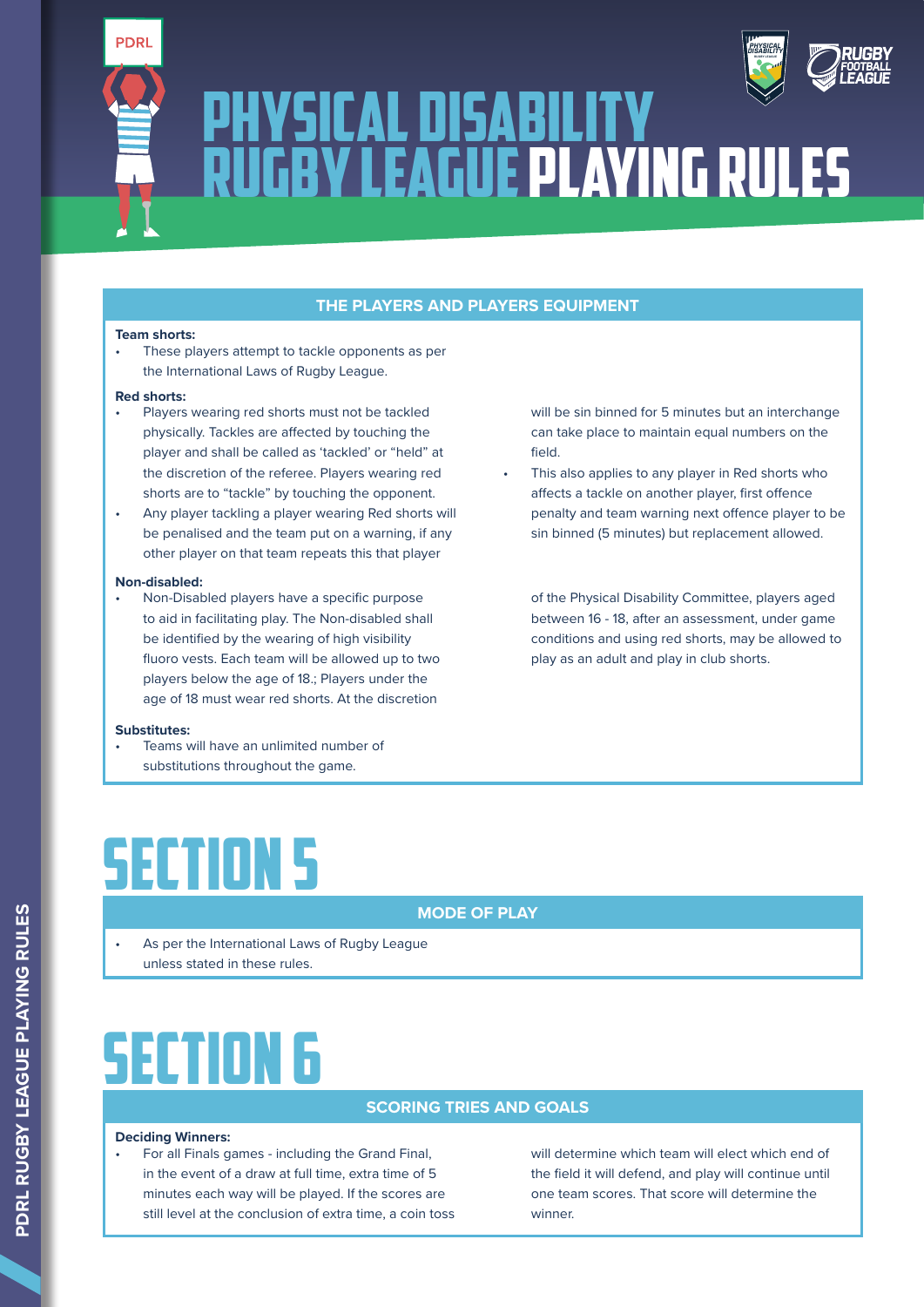



### **SCORING TRIES AND GOALS**

#### **Scoring Tries:**

As per international rules however, at the discretion of the referee a try may be awarded where, in the opinion of the referee, a player with fine motor control, limb deficiency or other relevant upper body disability breaks the plane of the goal line providing the player is making a genuine attempt

#### **Goals - How to Score:**

No kicks for goal will be allowed from penalties. A kick at goal, after a try, may be taken from any point on an imaginary line drawn parallel to the touch line

#### **Drop Goal:**

Drop goals are not allowed.

# SECTION 7

### **TIMEKEEPING**

### **Length of Game: Sin Bin:**

The game shall normally be of 50 minutes duration (2 x 25 minute halves).

## players must be identified to the referee prior to the start of the game and must be approved by the Competition Manager.

to ground the ball (i.e. the ball does not have to be grounded for a try to be awarded). Such

*PHYSICAL*

through the point where the try was awarded  $-$  as in the International Laws.

Sin Binning will result in a temporary dismissal from the field of 5 minutes but a replacement can take place.

# SECTION 8

### **THE KICK OFF AND DROP OUT**

### **Kick Off:**

As a result of the reduced field dimensions, should the ball at the start of play bounce into touch, play will re-start with a play-the-ball by the non-kicking team opposite where the ball went into touch. The play-the-ball shall be taken no closer than 10m in from the touch line opposite where the ball entered

### **Re-starting Play with a Place (tap) Kick:**

• Following tries being scored, play shall be restarted (after the conversion attempt) with a tap at

### **Goal Line Drop Out:**

As a result of the reduced field dimensions, should a drop out bounce into touch, play will re-start with a play-the-ball by the non-kicking team 10m in from the touchline opposite where the ball entered touch. If the ball bounces in the field of play and enters touch in-goal or goes dead, the non-kicking team will re-start with a play-the-ball in the centre of the field 20m from the goal line. will re-start with a play-the-ball by the non-kicking team opposite where the ball went into touch.

the centre of the halfway line. (so the team that had just conceded a try will have possession).

touch. If the ball bounces and enters touch in-goal or goes over the dead ball line, the non-kicking team will re-start with a play-the-ball at the centre of the field 20m from the goal line.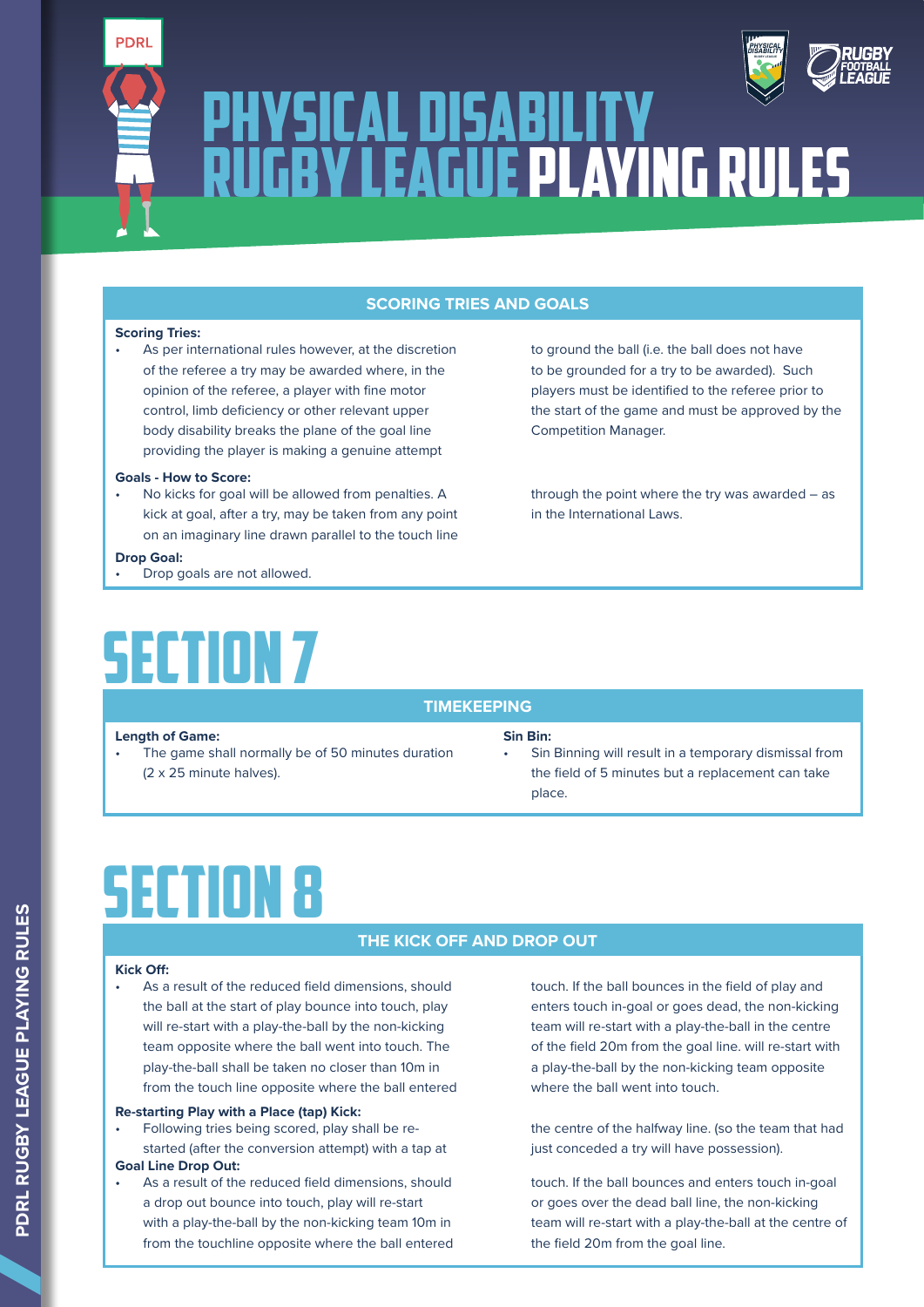



# SECTION 9

**PDRL** 

### **TOUCH AND TOUCH IN-GOAL**

• As per the International Laws of Rugby League.

# SECTION 10

### **[CHANGES TO] KNOCK-ON AND FORWARD PASS LAWS**

- A knock-on will not result in a scrum. Play will be stopped, indicated by the referee blowing the whistle to indicate a knock-on. The player who has knocked on will re-gather the ball and return to the location of the knock-on. Under the control of the referee the player will play-the-ball and play will continue. A knock-on will count as one tackle. A knock-on after the completion of the fifth tackle shall result in a handover.
- A forward pass will result in a handover to the

# SECTION 11

non-offending team. The handover will take place where the pass was made.

• Following an attacking kick where the ball travels in the in-goal, the attacker has the right to compete for the ball to score a try. If the defender makes a genuine attempt for the ball, which is knocked on, this will be deemed a tackle and a goal line drop out will be ordered. If the defender ground the ball or knocks the ball dead in goal the game will restart with a goal line drop out in the normal manner.

### **THE TACKLE AND PLAY-THE-BALL**

### **Tackle player in possession:**

- Players wearing red shorts must not be tackled in the normal manner. A tackle may be affected on a player wearing red shorts by touching the player on the body, arms or legs. This 'touch' will be observed by the referee who will call 'touched'. Play will restart at the location where the player was touched and under the control of the referee.
- Similarly, a player wearing red shorts must only 'touch' another player in order to affect a tackle. This 'touch' will be observed by the referee who will call 'touched'. Play will re-start at the location

### **Play-the-ball:**

• A player's foot does not have to come into contact with the ball during a play-the-ball. Players will be

### **Marker at the Ruck:**

• Only one marker is permitted. The marker must take up a position immediately in front of the tackled player. The Marker cannot advance until

### **Stealing Ball:**

• A penalty shall be awarded against any player who takes, or attempts to take, the ball from another player.

where the player was touched and under the control of the referee.

If a player runs out of the field of play or is pushed into touch during a tackle / touch then the player will return to the field of play 5m from the touchline at the point they left the field and play will restart with a play of the ball and will count as a tackle, if this happens on the last tackle then a handover would take place again at the point where the player went into touch and 5m in field.

allowed to roll the ball back between their legs without penalty.

either the dummy half moves off or the ball is passed.